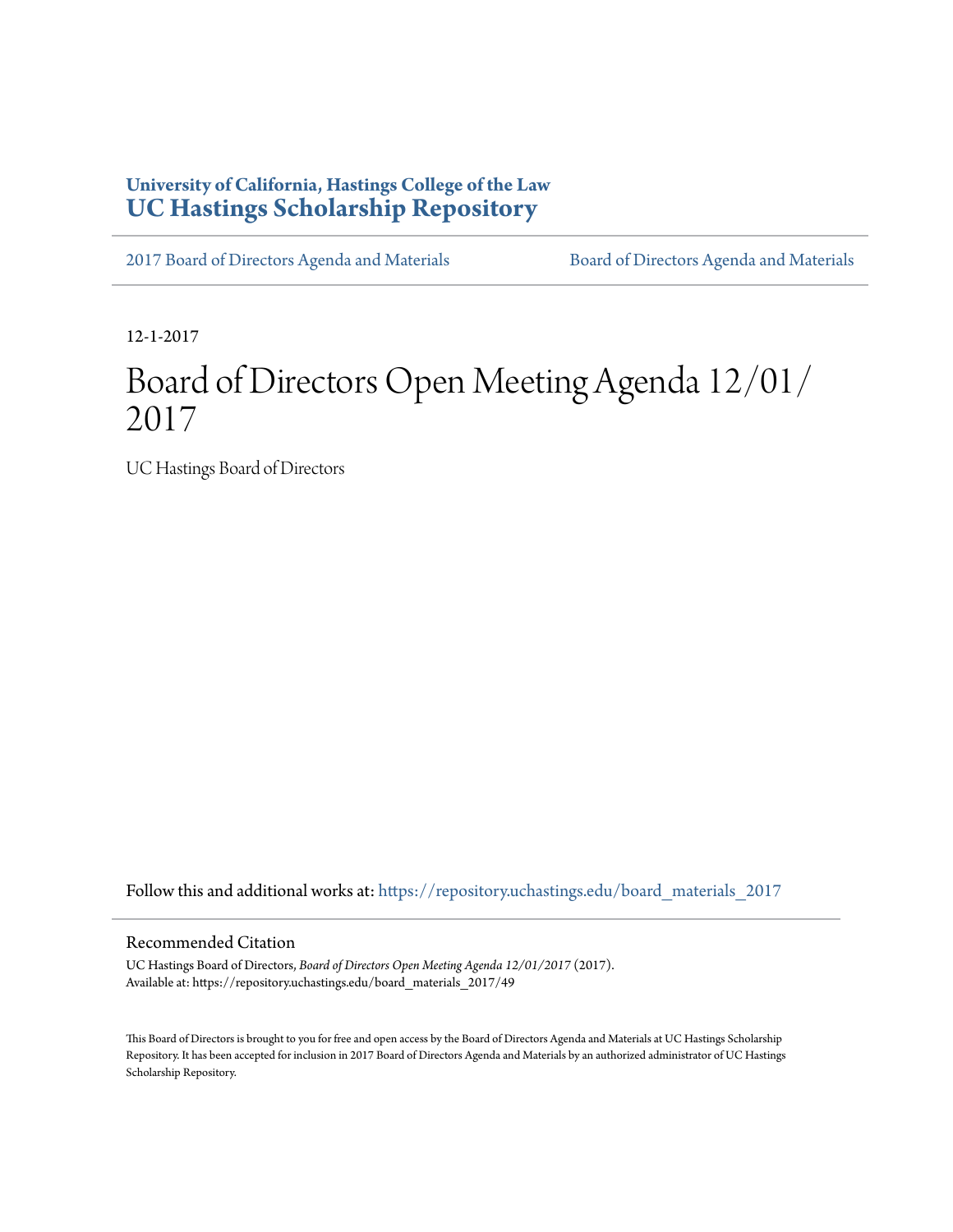

#### **UNIVERSITY OF CALIFORNIA HASTINGS COLLEGE OF THE LAW**

## **BOARD OF DIRECTORS**

#### **OPEN SESSION AGENDA**

December 1, 2017 — 9:00 a.m.

UC Hastings College of the Law 200 McAllister Street Alumni Reception Center, 2nd Floor San Francisco, CA 94102

#### **1. ROLL CALL**

Chair Tom Gede Vice Chair Chip Robertson Director Simona Agnolucci Director Donald Bradley Director Tina Combs Director Marci Dragun Director Claes Lewenhaupt Director Mary Noel Pepys Director Courtney Power

#### **2. PUBLIC COMMENT PERIOD** (Oral)

#### **3. REPORT OF ASUCH PRESIDENT** (Written)

#### **\*4. GENERAL CONSENT CALENDAR**

The following items are presented as the Consent Calendar. Anyone wishing to remove any item from the Consent Calendar for discussion and/or consideration may request that the Chair remove the item from the Consent Calendar. All remaining Consent Calendar items shall be approved by the Board of Directors in a single vote without discussion.

| *4.1 Approval of Minutes: September 15, 2017 | (Written) |
|----------------------------------------------|-----------|
| *4.2 Approval of Minutes: October 24, 2017   | (Written) |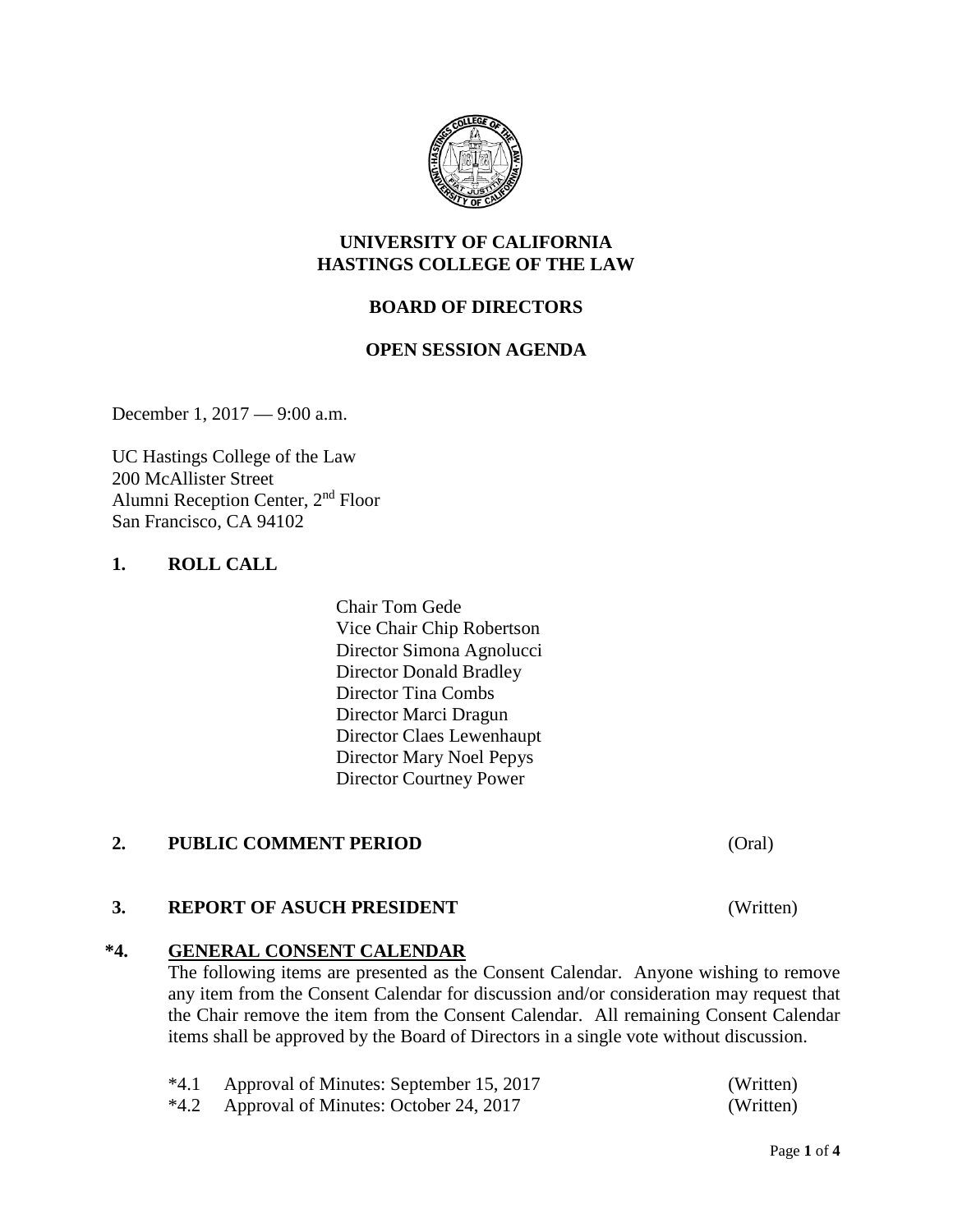## **5. REPORT OF THE BOARD CHAIR**

| 5.1 | Report of the Chair of the Educational Policy Committee |           |  |
|-----|---------------------------------------------------------|-----------|--|
|     | Presented by Academic Dean Morris Ratner                |           |  |
|     | 5.1.1 LEOP Director Hiring Update                       | (Written) |  |
|     | 5.1.2 LexLab Vision and Update                          | (Written) |  |
|     | 5.1.3 ABA Standard 303                                  | (Written) |  |
|     | 5.1.4 Adjunct Faculty Diversity                         | (Written) |  |
|     | 5.1.5 LLM and MSL Degree Update                         | (Written) |  |
|     | 5.1.6 WSCUC Site Visit                                  | (Written) |  |
|     | 5.1.7 Bar Support                                       | (Written) |  |
|     |                                                         |           |  |

| 5.2 | Report of the Chair of the Advancement and Communications Committee |                                                       |           |
|-----|---------------------------------------------------------------------|-------------------------------------------------------|-----------|
|     |                                                                     | Presented by Chief Development Officer Eric Dumbleton |           |
|     |                                                                     | 5.2.1 Fundraising Update                              | (Written) |

### **\*6. FINANCE COMMITTEE CONSENT CALENDAR**

The Finance Committee Meeting was held at UC Hastings in the A. Frank Bray Conference Room, San Francisco, California, on Thursday, November 9, 2017. By unanimous vote, the Finance Committee submits the following Consent Calendar. Anyone wishing to pull any item from the Finance Consent Calendar to discuss or act on, may request the Chair to remove the item from the Finance Consent Calendar. All remaining Finance Consent Calendar items shall be approved by the Board of Directors in a single vote without discussion.

| 6.1    | State Contracts in Excess of \$50,000                       |           |  |  |
|--------|-------------------------------------------------------------|-----------|--|--|
|        | *6.1.1 Custodial Services                                   | (Written) |  |  |
|        | *6.1.2 Learning Management System — ExLibris                | (Written) |  |  |
| 6.2    | Nonstate Contracts in Excess of \$50,000                    |           |  |  |
|        | *6.2.1 Professional Services — Graphic Design — Spotted Dog | (Written) |  |  |
|        | *6.2.2 Professional Services — LRCP - EPS                   | (Written) |  |  |
|        | *6.2.3 Grant - Institute for Innovation Law — Arnold        |           |  |  |
|        | Foundation                                                  | (Written) |  |  |
|        | *6.2.4 Grant — Consortium on Law, Science and Health Policy |           |  |  |
|        | — Grove Foundation                                          | (Written) |  |  |
|        | *6.2.5 Grant - Law Post-Baccalaureate Feasibility Study     |           |  |  |
|        | — AccessLex Institute                                       | (Written) |  |  |
| $*6.3$ | Approval of UC Hastings Seismic Policy                      | (Written) |  |  |
|        |                                                             |           |  |  |
| $*6.4$ | Long Range Campus Plan                                      | (Written) |  |  |
| $*6.5$ | Financial Operations Policy and Procedure Manual -          |           |  |  |
|        | <b>Reimbursement of Commuting Expenses</b>                  | (Written) |  |  |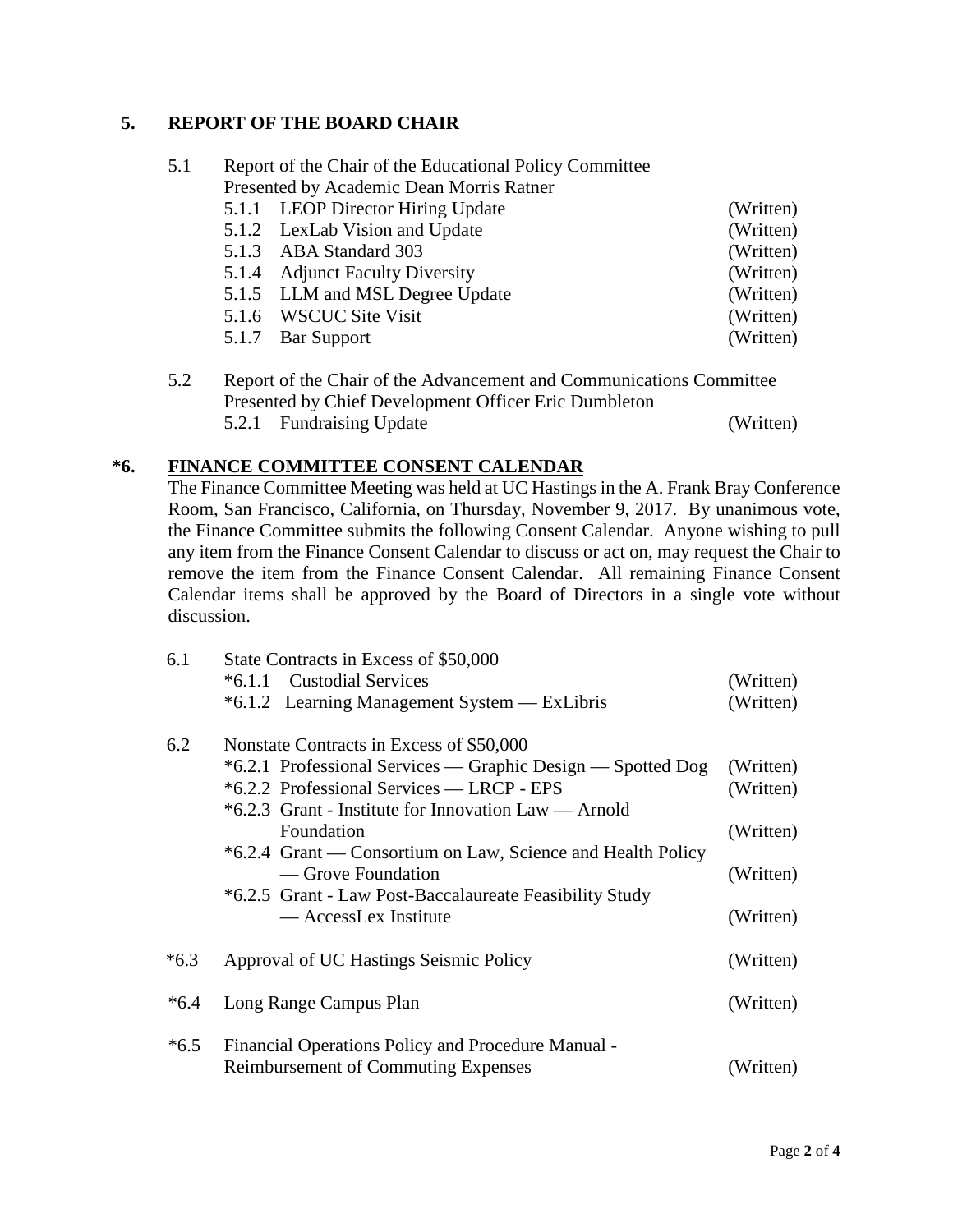## **7. REPORT OF THE CHIEF FINANCIAL OFFICER**

The following reports were discussed at the Finance Committee Meeting on November 9, 2017. These are listed below as informational items, and distributed in the agenda packet.

| 7.1 | Investment Report as of September 30, 2017                                              | (Written) |
|-----|-----------------------------------------------------------------------------------------|-----------|
| 7.2 | State Budget Report for 2017-18 as of September 30, 2017                                | (Written) |
| 7.3 | Auxiliary Enterprises Budget Report as of September 30, 2017                            | (Written) |
| 7.4 | Grants Administration - Program Update                                                  | (Written) |
| 7.5 | IRS Audit of 403b and 457 Plans — Status Update                                         | (Oral)    |
| 7.6 | Hastings College of the Law 2017 Refunding Bonds -<br><b>Status Update</b>              | (Written) |
| 7.7 | Update of the 5-Year Budget Plan — Core Operations $\&$<br><b>Auxiliary Enterprises</b> | (Written) |
| 7.8 | Listing of Checks and Electronic Transfers over \$50,000                                | (Oral)    |

## **8. REPORT OF THE CHANCELLOR & DEAN**

|    | 8.1 | Discussion of Non-JD Graduate Programs at UC Hastings: LLM,<br>MSL, HPL, and Other Permutations and Possibilities<br>(Report with Academic Dean Morris Ratner)                                                             | (Oral)    |
|----|-----|----------------------------------------------------------------------------------------------------------------------------------------------------------------------------------------------------------------------------|-----------|
|    | 8.2 | Update Regarding California State Bar Initiatives                                                                                                                                                                          | (Oral)    |
|    | 8.3 | <b>Update Regarding Personnel Changes and Reorganizations</b><br>(Human Resources, the College Events Center, LEOP,<br>LexLab, etc.)                                                                                       | (Oral)    |
|    | 8.4 | Other Informational Items: Academic Programs, Student<br>Services, and External Relations                                                                                                                                  | (Oral)    |
| 9. | 9.1 | <b>REPORT OF THE GENERAL COUNSEL</b><br>A Resolution to the Board of Directors of UC Hastings,<br>Amending By-Law 7.6 to Extend Voting Rights to the Ex-<br>Officio Members of Board Committees and Standing<br>Committees | (Written) |